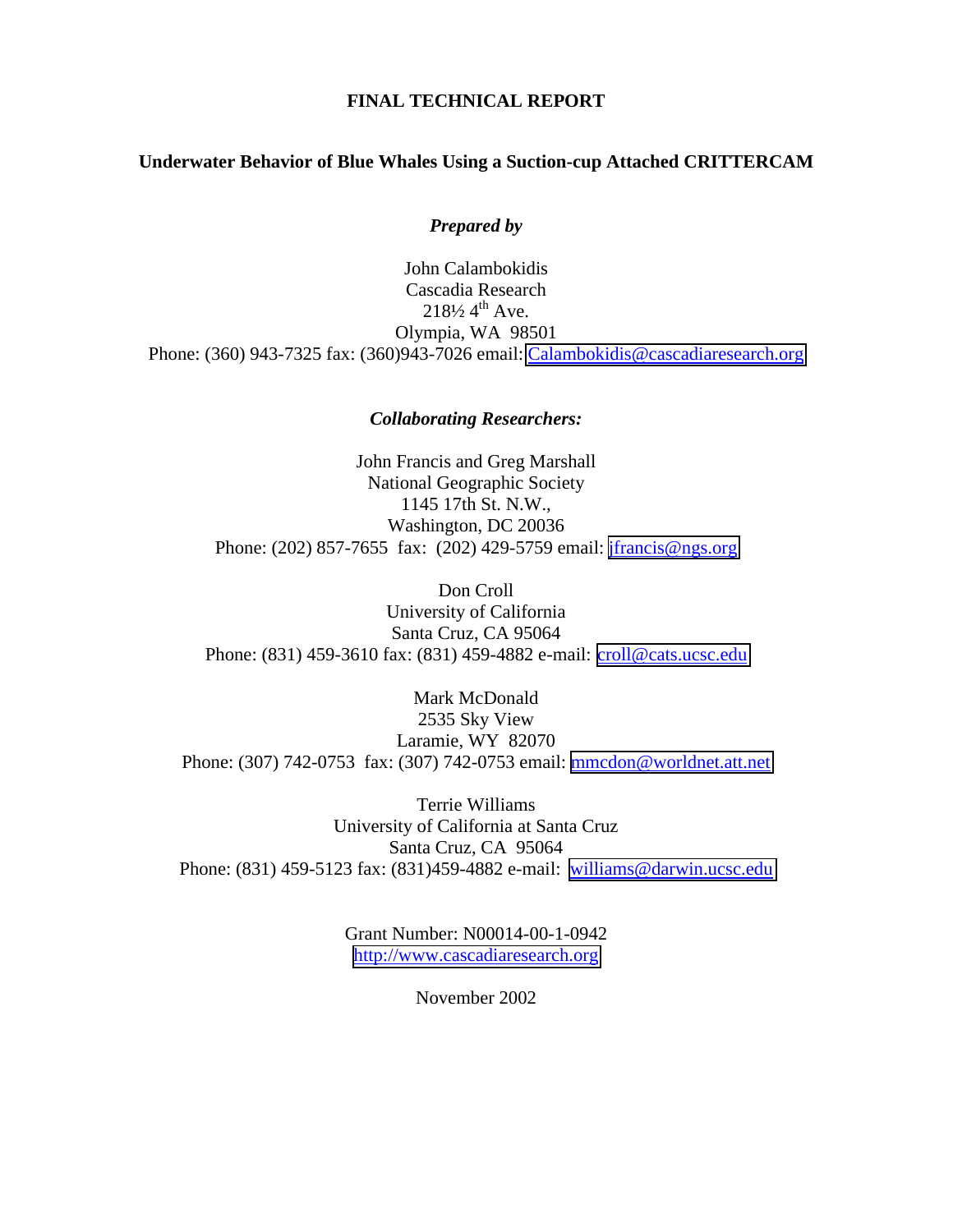# **ABSTRACT**

We deployed an instrument package developed by National Geographic (CRITTERCAM) on blue whales at three locations and time periods to examine their underwater behavior. Deployments were conducted in Monterey Bay, southern California Bight, and Sea of Cortez, Mexico. In total, 17 deployments were made, with 8 deployments and recoveries of 15 min to over 6 h. We have developed more effective approaches resulting in an increased success rate in attaching tags, and improved the performance of the Crittercams themselves. Deployments have revealed that: 1) whales were feeding by conducting multiple upward lunges into prey, 2) whales were coming into the krill layer from below and then inverting, 3) lunges brought the whales to near stand-still within dense layers of krill, 4) blue whales were diving deeper (300 m) than had previously been reported, 5) most animals were not vocalizing during feeding, and 6) there did not appear to be close spacing or coordination between pairs of whales.

# **INTRODUCTION**

The overall long-term goal of the research was to examine the underwater behavior including the vocal behavior of blue whales. While increased attention has been paid to the remote monitoring of blue whales through their vocalizations, relatively little is known about vocal behavior of individual animals. We sought to monitor a variety of parameters including visual behavior, vocalizations, and dive patterns in the context of known-gender identified animals.

We had the following objectives:

- 1. Increase sample size of integrated visual, acoustic, dive and feeding behavior of blue whales
- 2. Collect related data; history, sex, and size using photo-ID, skin sampling, and photogrametry
- 3. Examine differences in behavior among three different habitats and seasons
- 4. Bring together inter-disciplinary team to collaborate in the integration of the data components
- 5. Test and improve methods for approaching and deploying instruments on blue whales that will be valuable for the deployment of other instrument packages being developed.

We conducted deployments of the instrument package CRITTERCAM developed by National Geographic on blue whales at three locations and time periods to examine their underwater behavior.

#### **METHODS**

Underwater video, sound, depth and temperature were recorded using a modified instrument package termed CRITTERCAM (Marshall 1998). The instrument package was developed by National Geographic and has been used on a number of marine species. The modified, Hi-8 recording camera with datalogger was housed in a 31 cm long x 10 cm diameter cylinder outfitted with a ring of high output red LEDs and hydrophone (Figure 1). The CRITTERCAM was attached to the whale with a low profile silicon suction cup (22 cm diameter) with the aid of a remote vacuum pump. Field monitoring in addition to attachment of the CRITTERCAM included photographic identification of individual animals (to be linked with sighting histories from archived data), collection of skin from biopsy or sloughed skin (to allow gender determination), and photogrammetry (to estimate size). The instrument package and field data provides the following:

• Visual data showing the animals' position, swimming rate and underwater action from the Hi-8 video recorder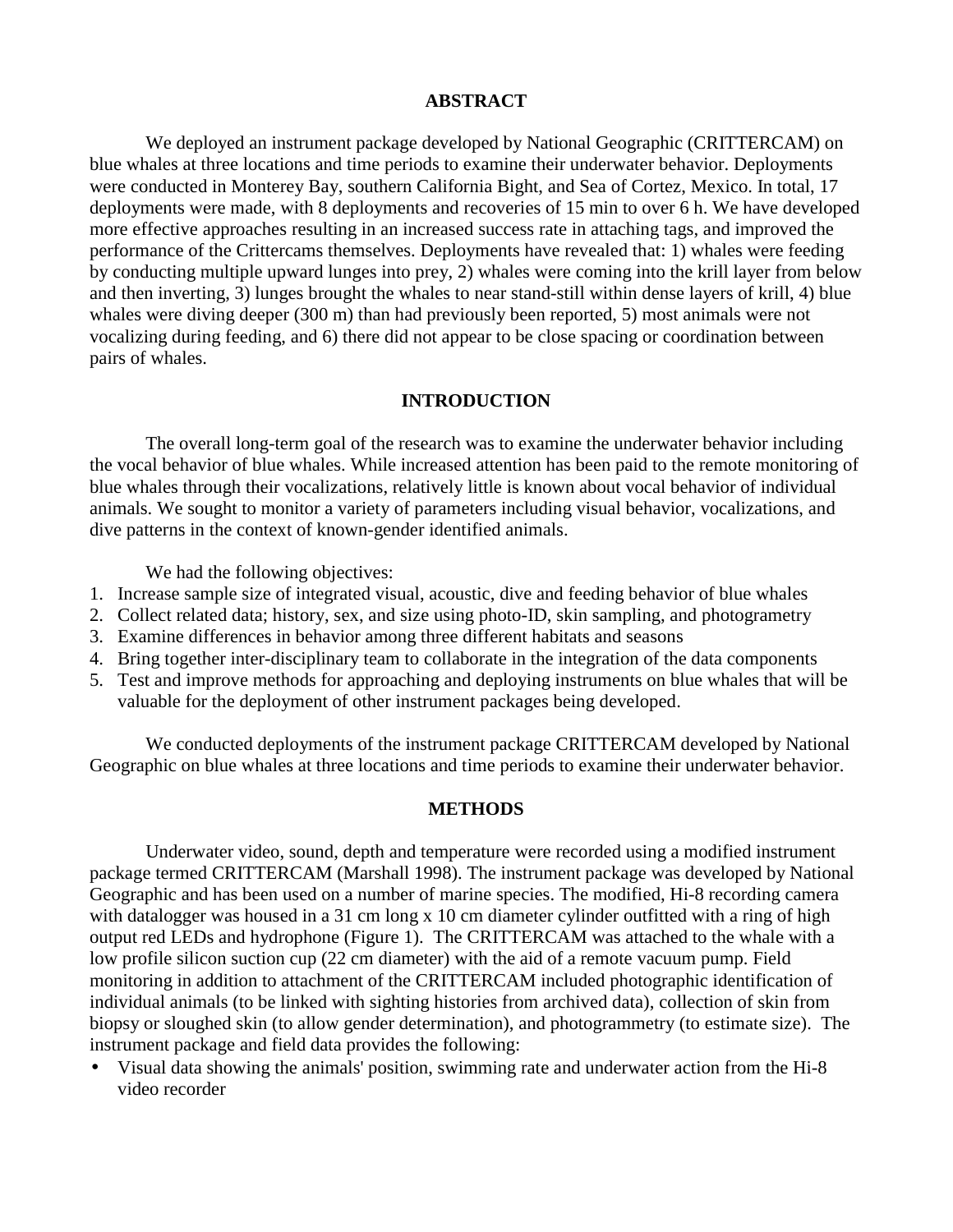- Acoustic data from the onboard hydrophone recorded to the Hi-8 track
- Dive data from the pressure sensor
- Temperature data
- Photo-ID to allow determination of sighting history and other parameters for animal
- Gender from sloughed skin and possibly biopsy
- General size of the animal from subjective observation and fluke size based on new photogrammetry technique using laser range-finder



*Figure 1. CRITTERCAM package on the back of a blue whale in the Sea of Cortez in March 2001.* 

Deployments under this project were conducted in three regions and time periods (summaries of the deployments by regions are included under Results below):

- 1. Monterey Bay in central/northern California from 12 to 19 September 2000
- 2. Sea of Cortex, Mexico from 26 February to 6 March 2001
- 3. Southern California Bight from 14 to 26 July 2001

# **RESULTS**

Through the end of 2001, 17 deployments have been conducted on blue whales, with 8 of these successfully recovered instruments that stayed on the whale from 15 minutes to over 6 hours (including a single deployment completed prior to ONR funding).

Table 1. Summary of effort deploying Crittercams on blue whales

| Location          | Start date End date Approa Contact | ches  |    |    | <b>Attach</b> |    |   |
|-------------------|------------------------------------|-------|----|----|---------------|----|---|
|                   |                                    |       | #  | #  | $\frac{0}{0}$ | #  | # |
|                   | Bodega Bay, CA 19-Sep-99 21-Sep-99 | $10*$ |    |    | ${<}10\%$     |    |   |
| Monterey Bay, CA  | 12-Sep-00 19-Sep-00                | 6     | 3  |    | 17%           |    |   |
| Sea of Cortez, MX | 26-Feb-01 6-Mar-01                 | 16    |    |    | 31%           | 4  |   |
| S Cal. Bight, CA  | $14$ -Jul-01 26-Jul-01             | 26    | 18 | 12 | 46%           | 11 |   |
| Total             |                                    | 58    | 35 | 19 | 33%           | 17 |   |

\* Minimum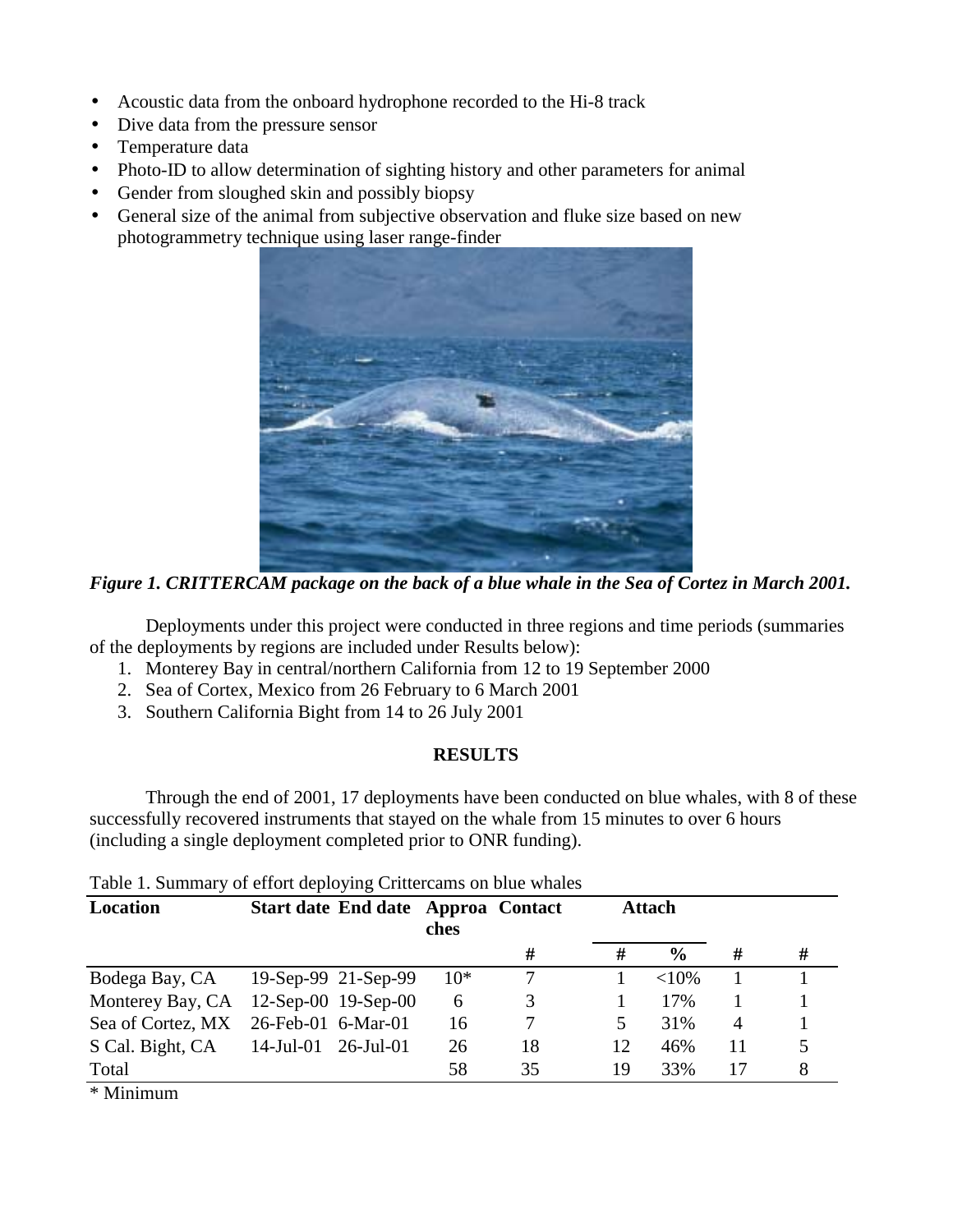A summary of field effort by region is included below:

**Monterey Bay:** Crittercam deployments and recoveries in 2000 were made in Monterey Bay from 12 to 19 September 2000. Six approaches were made to blue whales to attach Crittercams; in three of these approaches we made physical contact with the whale and achieved one successful deployment. Through this effort we improved our strategy for approaching whales. The successful deployment was made on the lead whale of a pair of whales on 14 September at 0947 h at 36º48.02N and 121º57.40W (Figure 2). The crittercam stayed on the whale throughout that day's observations even though we expected the corroding magnesium to result in breaking the vacuum holding the suction cup on to occur in about three hours. We were able to stay with the two whales through 1949 h after which deteriorating weather and decreasing light resulted in our losing the whales. The whales did not appear to change their milling behavior immediately after tag attachment. We did lose track of the whales for over one hour in the morning. Recovering the Crittercam proved challenging but was eventually achieved 3 days later on 17 September. By this time the combination of movement on the whale and drift after release had taken the tag to 36º31.57N and 122º17.80W or 23.2 nmi (43 km) from the location of attachment. Some data were lost due to the long time between tagging and recovery (a small amount of moisture condensed in the Crittercam casing). Both the lead animal that was tagged and the trailing animal in the pair were previously identified whales for which we have long sighting histories. The animal on which the tag was deployed was ID# 111 and had been first identified in 1987 in the Gulf of the Farallones. It has been seen since then in 1990 in the Gulf of the Farallones and in 1992 off both Fort Bragg and Point Arena. The trailing animal in this pair was also a known older animal (ID# 283) first identified in 1988 in the Gulf of the Farallones and seen in 1989 in Mexico and in 1992 in both Santa Barbara Channel and the Gulf of the Farallones.



*Figure 2. Movements of blue whale after attachment of Crittercam on 14 September 2000 in Monterey Bay.* 

**Sea of Cortez**: Field effort was conducted in the Sea of Cortez in collaboration with Diane Gendron of CICIMAR primarily from 26 February to 6 March 2001 with 16 deployments attempted between 28 February and 3 March. One extended deployment and recovery was achieved on a single feeding blue whales on 1 March (Figure 3). We achieved another extended deployment on 3 March but despite an extensive search extending after our field effort, it was never recovered. Data from the primary deployment covered more than 6 hours extending from daylight into night and showing the dramatic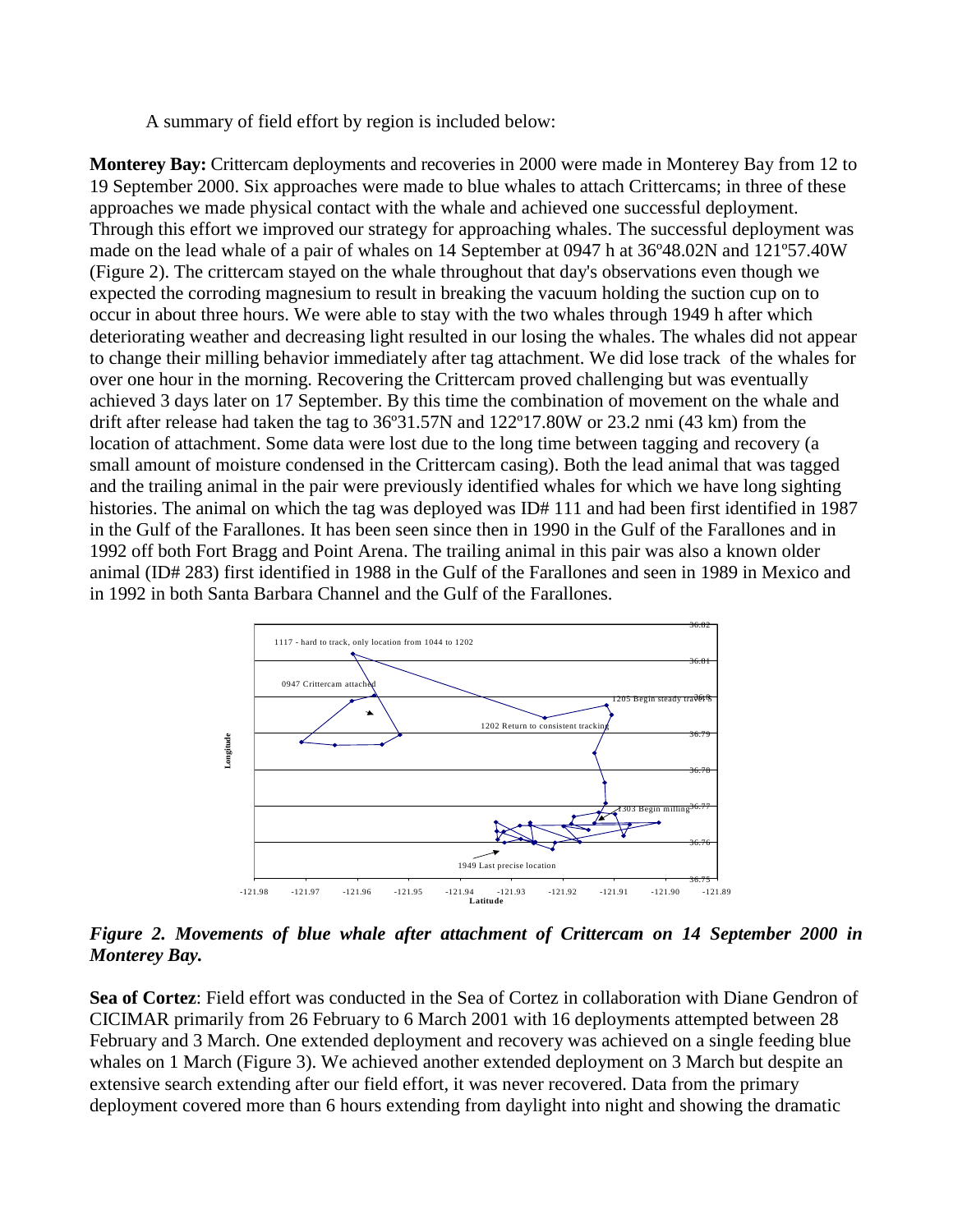shift in depths of dives (Figure 3). Comparison of the dive profile of this animal with the presence of a krill layer detected from a boat following behind the whale showed it was diving to below the krill layer and then coming into the lower portion of the layer. That observation and the collection of feces confirmed they were feeding in this area. Depth of feeding dives became progressively shallower into the evening in response to the vertical migration of prey. After 1830 h dives became shorter (<5 min), with all but one dive was shallower than 40 m and the sawtooth feeding dives were no longer seen. After 2045, dive interval became even shorter (1-2 min) and the whales primarily stayed shallower than 20 m. Identification photographs were obtained of most of the animals in this area and skin samples collected from many of them.



## **Deployment on 1 March 2001**

*Figure 3. Dive record from Crittercam deployment on 1 March 2001 in the Sea of Cortez.* 

**Southern California:** Our third deployment effort under this grant was conducted in the southern California Bight from 14 to 26 July 2001. We had planned to work with the concentration of blue whales that typically feeds in the Santa Barbara Channel during this period. Unfortunately, there were very few blue whales present this year. We were able to discover two other areas with large blue whale concentrations just north of San Nicholas Island and southwest of San Miguel Island. Although both these areas were close to 50 nmi away from the nearest harbor, we were still able to effectively work in these areas with our two RHIBs. The concentration of blue whales off San Miguel Island was one of the largest we have ever documented with over 200 animals in an area less than 10 by 2 nmi. We had excellent success deploying Crittercams achieving 12 deployments, 5 of these for periods of greater than 15 minutes where the camera was recovered. We lost one camera, we suspect due to failure of the VHF transmitter, although this tag may still be recovered if it washes up on shore.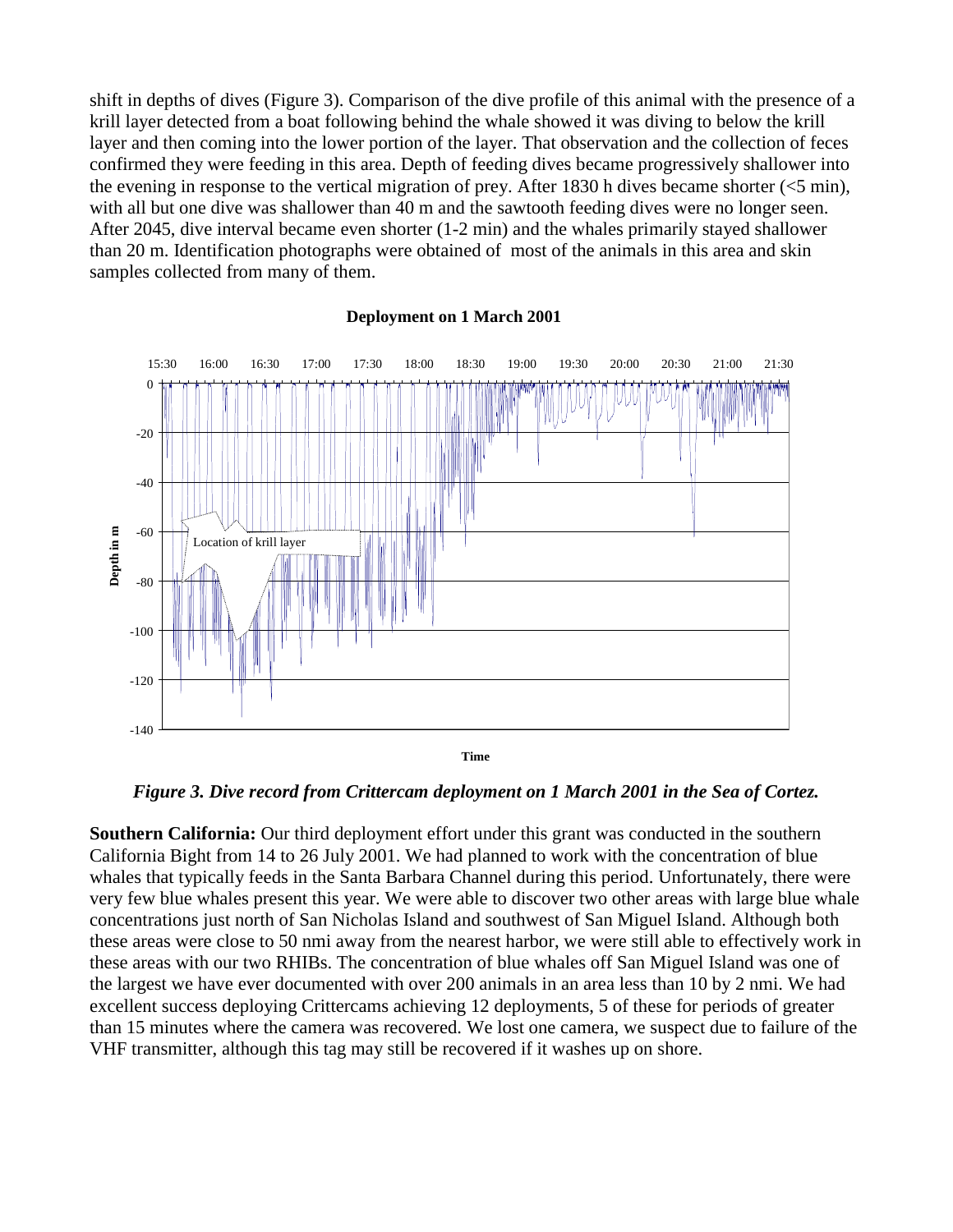Deployments during this period revealed whales were diving down to depths of 250 to 300 m and generally for durations of 8-11 min. This is both longer and deeper than has generally been found for blue whales. The Crittercam tapes revealed an extremely dense layer of krill was present in this area and extended from just below the surface down to the maximum depths of close to 300 m. Despite the wide layer of krill, the blue whales were feeding close to the bottom and at the lower depths of this krill layer. One deployment with the tag more on the side of the whale clearly showed the throat pleats distending as it conducts a lunge providing confirmation that these underwater saw-tooth dives are underwater feeding lunges into layers of krill.



*Figure 4. Dive behavior of blue whales tagged off San Nicolas Island on 20 and 21 July 2001 and off San Miguel Island on 25 July 2001, showing long deep dives. Straight line assents at the end of each tag series is drift as camera floats to surface after detachment.* 

# **CONCLUSIONS**

A number of valuable things were learned from these deployments, including:

- 1. Developing more effective approach methods for blue whales to deploy instruments; our success rate in attachment has gone from <10% of approaches where we contact the whale to 46%.
- 2. Improving of the performance of the Crittercams themselves including improvements in sound quality and more effective and redundant release mechanisms.
- 3. Obtaining images of underwater behavior in conjunction with acoustical recordings and dive records of multiple animals in different regions and seasons. Underwater video has revealed diving behavior (Williams et al 2000) as well as feeding strategies.

These have provided a number of insights into the underwater behavior of blue whales including: